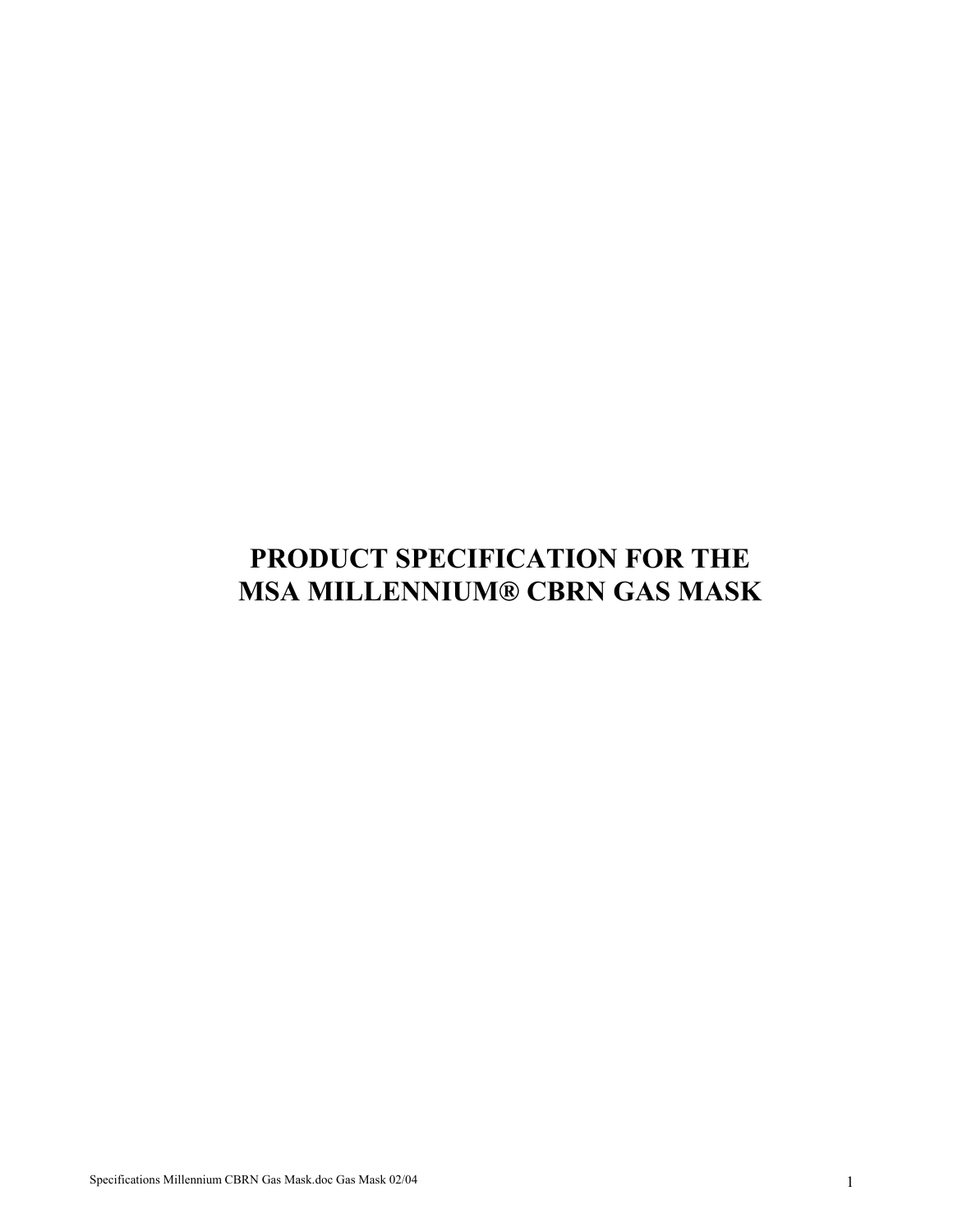## RADIOLOGICAL, AND NUCLEAR (CBRN) FULL FACEPIECE AIR PURIFYING RESPIRATOR (APR)

## I. Purpose

A. To establish a minimum performance level for this respirator

## II. Type

A. The respirator covered by this specification shall be certified by the National Institute for Occupational Safety and Health (NIOSH) under 42 CFR, Part 84, as a Chemical, Biological, Radiological, and Nuclear (CBRN) Full Facepiece Air Purifying Respirator (APR).

## III. Com ponent Parts

- A. The Respirator shall consist of the following component parts:
	- 1. A single flexible lens facepiece with a clear polycarbonate outsert.
	- 2. A single canister with CBRN NIOSH approvals.
	- 3. Instructions for use and maintenance of the respirator.
	- 4. A storage case.

## IV. Facepiece

- A. The Facepiece shall be constructed as follows:
	- 1. The facepiece shall be available in three sizes. The standard or medium Small and large facepiece sizes shall be available to adequately fit those few facepiece shall be designed to adequately fit a wide range of face sizes. individuals who will not achieve an adequate fit with the standard or medium size. A specific size indication is to be marked on the appropriate facepiece.
	- 2. The facepiece shall have mounting locations for the canister, on both right and left sides. One side will be utilized as the canister attachment point. The other side will be sealed off in some way as to easily switch the canister attachment point. This flexibility will allow the user to sight and fire a handheld riot-control gas launcher or other self-defense device if needed, from either the right or left side of the body.
	- 3. The facepiece shall have canister-mounting points utilizing a threaded attachment. The threaded attachment shall be 40 mm thread and NATO-Canister compatible.
	- 4. An adjustable head harness with 6 points of suspension shall be utilized. The harness shall be designed to adequately fit a wide range of head sizes: small, medium and large.
	- 5. The facepiece lens shall be a monocular lens located on the unit so as to provide a satisfactory field of vision for persons of widely varying facial shapes and sizes. The lens shall provide 90% unimpeded vision. The lens shall be a flexible polyurethane material that has a high chemical resistance. The lens shall be permanently bonded to the facepiece blank to eliminate potential contaminant penetration.
	- 6. Air shall enter the facepiece in a manner that will reduce the possibility of accumulation of moisture on the lens. An air deflection baffle located in the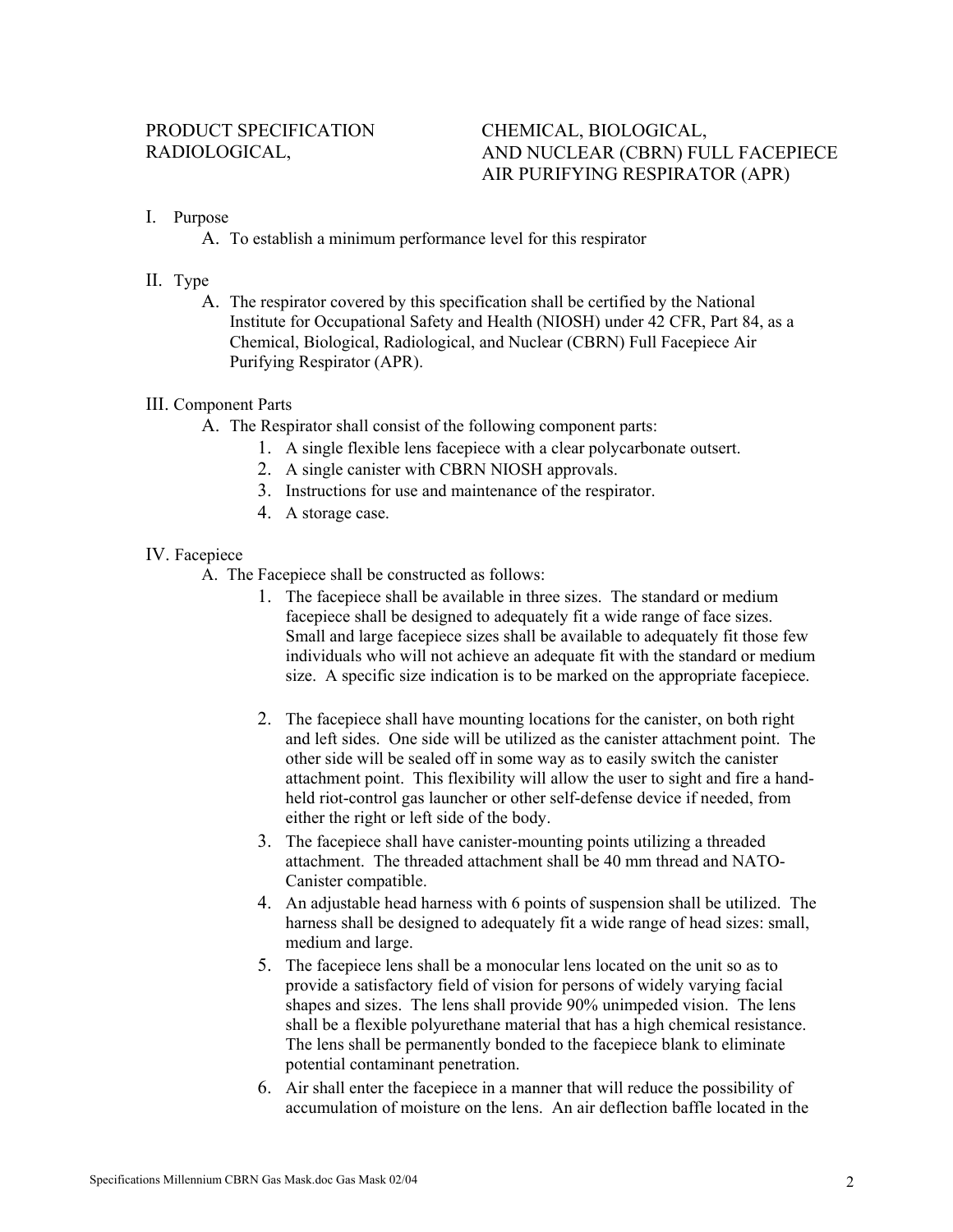facepiece shall divert the dryer inhaled air over the lens before it enters the breathing zone.

- 7. The facepiece shall have an inhalation check valve to prevent exhaled air from entering the canister.
- 8. The facepiece will have a low-opening demand exhalation valve. The valve design will be of the umbrella type to limit the amount of back leakage. The valve assembly will be designed for easy cleaning.
- 9. A suitably protected speaking diaphragm shall be available. The diaphragm shall project the voice directly from the mouth in the normal direction the user is speaking.
- 10. The facepiece shall include a drinking tube to provide connection for fluid ingestion in contaminated atmospheres. The drinking tube shall incorporate a quick-disconnect compatible with the M1 Canteen Cap.
- 11. All replaceable parts are to be easily replaced when necessary, in the field.
- 12. A standard nose cup shall be packaged with each facepiece. Nose cups shall be available for use in reducing facepiece fogging in cold conditions. The nose cups shall fit a variety of face sizes and shapes.
- 13. A clear polycarbonate outsert lens shall be packaged with each facepiece. The standard outsert shall be made of clear polycarbonate. Optional outserts made of dark-tinted polycarbonate shall be available. Laser protection outserts in 2-band and 3-band shall be available.
- 14. A removable spectacle kit shall be available for mounting corrective lenses inside the facepiece.
- 15. The facepiece shall be available in Hycar rubber.

#### V. Canister

- A. The canister shall be constructed as follows:
	- 1. The canister shall have a particulate filter internal to the canister assembly. The canister must be a one-piece permanent assembly with protection for the particulate filter from punctures and/or sparks.
	- 2. The canister shall utilize impregnated carbon to filter out the required gases and vapors.
	- 3. The canister shall attach to the facepiece by hand (no tools), and use a threaded means of attachment.
	- 4. The canister shall be shall minimize interference with the overall facepiece vision.
	- 5. The canister external body components shall be black in color. Associated labels are to be located on the canister in such a manner as to limit light reflection during clandestine operations.
	- 6. The canister must meet or exceed the NIOSH requirements for filteri ng Chemical, Biological, Radiological, and Nuclear (CBRN) agents as described in 42 CFR, Part 84.

#### VI. Inst ruction Manual

A. An instruction manual shall be provided with each respirator. Such instructions shall contain complete use and limited maintenance procedures.